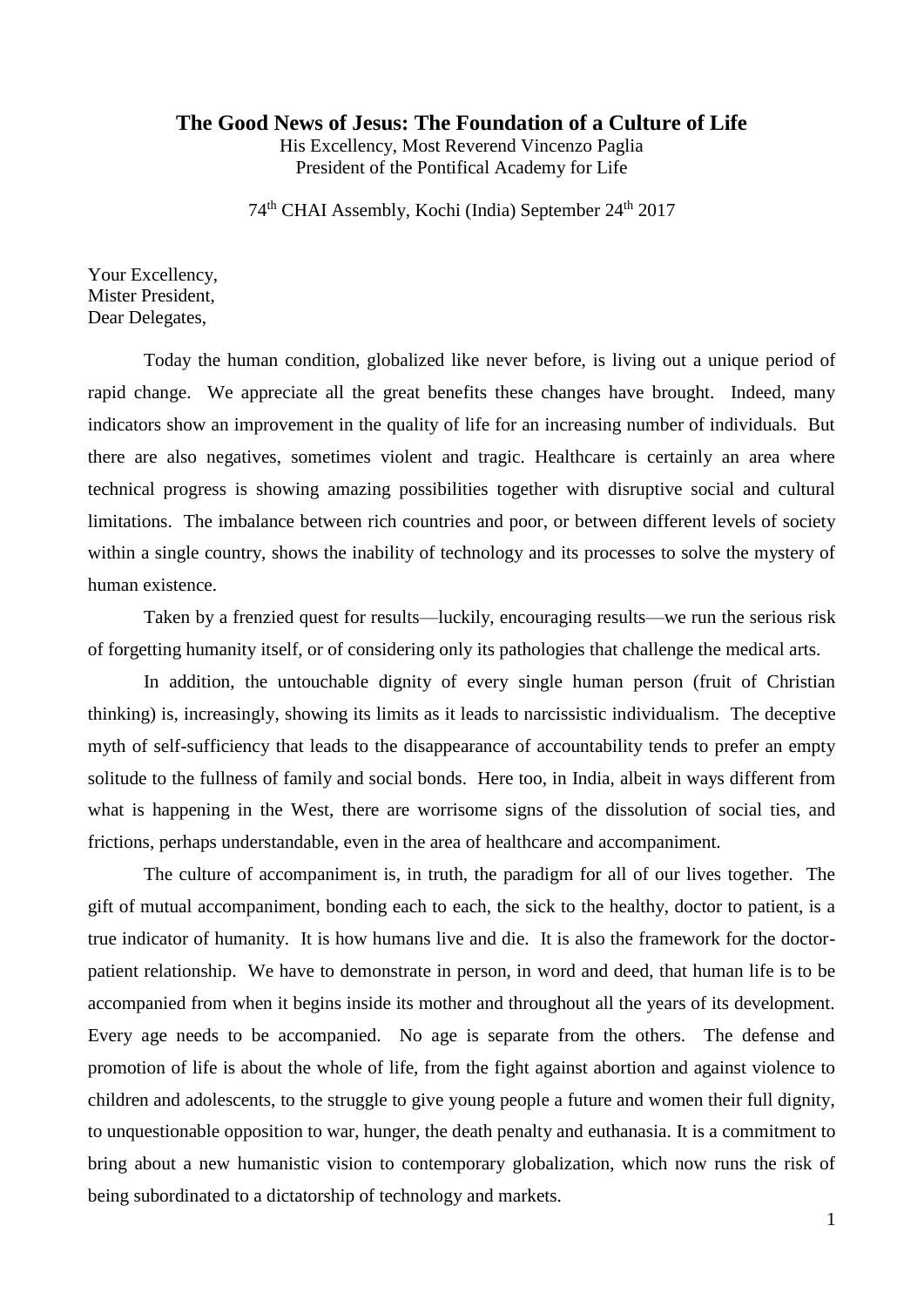## *Jesus, a doctor: He cares for and heals*

Speaking to Christian physicians and other healthcare practitioners as a bishop and as President of the Pontifical Academy for Life, I want to offer you a reflection on healing and healthcare in a Christian context. I want to capture the sense of the Church's mission in this area and convince you that the Church's mission is also the mission of physicians and all healthcare personnel. Without the spiritual energy that your mission confers, it is more difficult to understand and live out what I have no hesitation in calling the exalted vocation of caring for the sick and returning them to health. And I cannot but begin with what the Gospels tell us about how Jesus related to the sick. For Jesus, this was at the very heart of the Gospel message. Healing the sick is a clear sign, concrete and tangible, that God has entered human history as a healer who cares for and heals His people, at every moment until the Kingdom comes in its fullness. Christianity is not an ideology, it is not a doctrine, it is not morals. Christianity is an experience of God, who stands next to us, helps us to live justly, delivers us from the power of the Devil, conquers evil and death, and saves us.

Already in the Old Testament we read about numerous pleas to God for healing. One episode involves Hezekiah, King of Judah. When he fell sick he turned to the Lord, saying, "Heal me and let me live." (Is 38: 16). In this twofold plea, we find both the expectation of healing and of a life preserved. We could translate the passage: "Let me last, let me live, make me well forever."

Curing sickness is a constant part of Jesus' mission. The evangelists summarize His work under two headings: "Jesus went about all Galilee, teaching in their synagogues and preaching the gospel of the kingdom and healing every disease and every infirmity among the people."(Mt 4,23) The evangelist continues: "So his fame spread throughout all Syria, and they brought him all the sick, those afflicted with various diseases and pains, demoniacs, epileptics, and paralytics, and he healed them."( Mt. 4, 24-25) And the scene depicted by Luke is beautiful: "Now when the sun was setting, all those who had any that were sick with various diseases brought them to him; and he laid his hands on every one of them and healed them." (Lk 4,40).

Jesus' wonder-working action differed from that of the other healers of those days. It was, in fact, consistent with the biblical tradition where God intervenes in human history as a God who heals his people and saves them by giving them a full and peaceful life. In the Old Testament only once is God described as being a "doctor": "I am the Lord, your healer." (Ex 15:26); but the pages of the Old Testament are full of pleas for healing. If the prayers, invocations and even demands that the sick psalmist addresses to God were compiled, the collection would be a true "psalter of the sick." The Lord always visits His people and heals them from illness. It is in this perspective of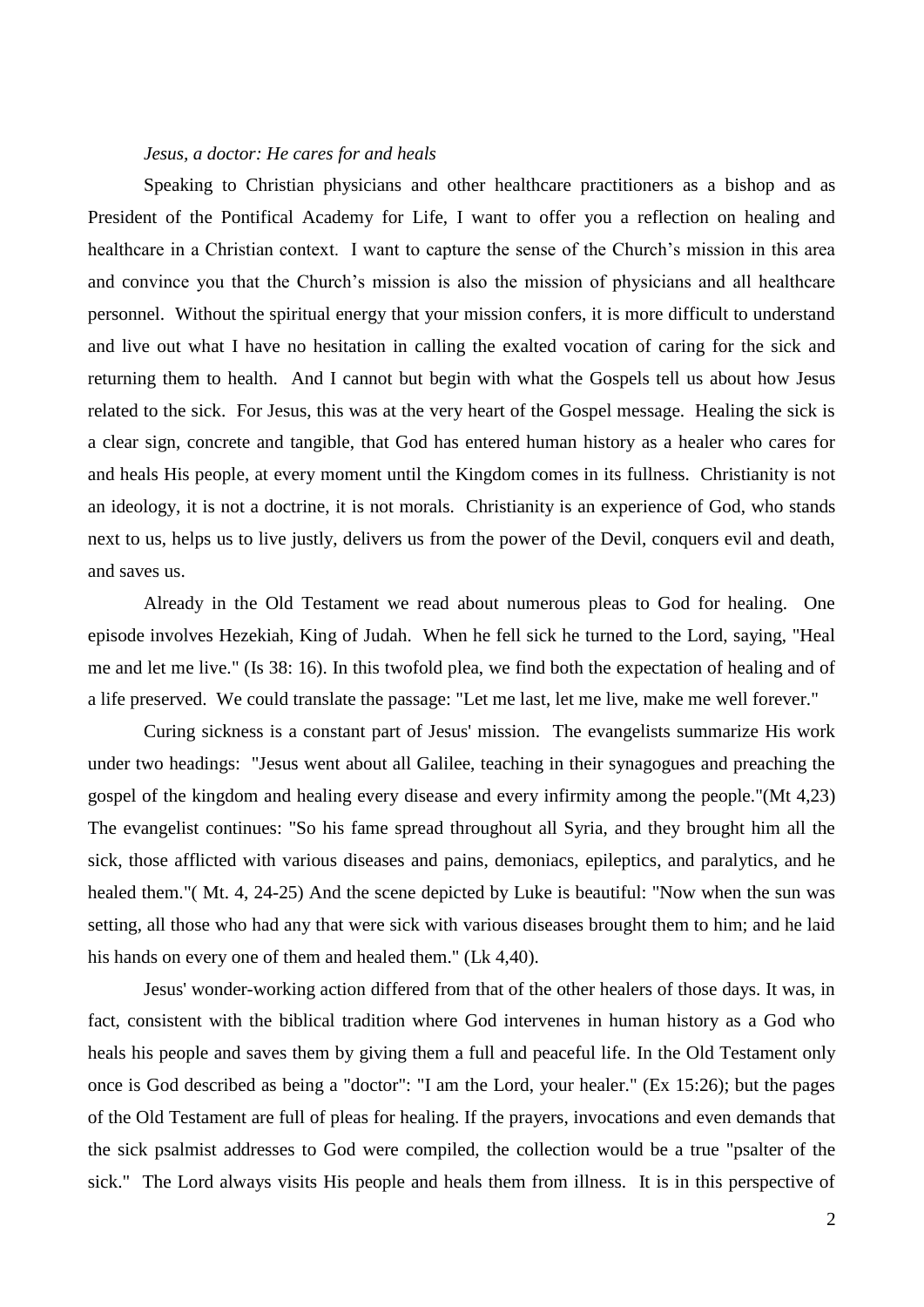deliverance from illness that the Messianic age is looked for—a time when illness is conquered and healing is full. Jesus does not keep this power for Himself. He gives it to his disciples as well. The evangelist writes, "He gave them power against unclean spirits, to cast them out, and to heal all manner of sickness and all manner of disease." And a little further on he adds: "As you go, preach this message: The kingdom of heaven is near. Heal the sick, raise the dead, cleanse the lepers, drive out demons" (Mt. 10:8). The mission of the disciples is modeled on that of Jesus: proclaiming the Gospel and healing the sick. Healing is therefore not something added to the proclamation. Healing the sick is the concrete and visible sign that the Kingdom of God has begun. That is why Jesus insists: "Heal, raise the dead, cure, drive out devils!" It was necessary for disciples to continue His work; nay, to expand it: "Amen, amen I say to you, he that believeth in me, the works that I do, he also shall do; and greater than these shall he do. " (Jn. 14:12). These words clearly express the power given to the disciples.

## *The Christian community and healing*

Christian communities, from antiquity, have not hesitated to call Jesus "the physician of Christians" and the Church "a true hospital." Irenaeus wrote: "The Lord has come as a doctor for those who are sick." And Origen taught," Know that in the Gospels Jesus healed all weakness and illness, not only when these healings took place according to the flesh, but he still heals today. Know that has not come down only among those of his time, but He comes down among us every day. Behold, He is with us every day until the end of the world." There are many quotes along these lines, from what we read in the Liturgy of St. Mark: "Lord ... Doctor of the Souls and Bodies, come to us and heal." to an ancient Christian inscription:" Please, Lord, come to my aid, you are the only physician."

For the Christian community curing disease was a constant and was always directed toward the goal of full healing. That is why prayer was always a part of the patient's care. This did not mean underestimating the doctor's skill. Quite the contrary. Sirach asks that the doctor be honored: "Make friends with the doctor, for he is essential to you; God has also established him in his profession. From God the doctor has wisdom, and from the king he receives sustenance. Knowledge makes the doctor distinguished, and gives access to those in authority. God makes the earth yield healing herbs which the prudent should not neglect; Was not the water sweetened by a twig, so that all might learn his power? He endows people with knowledge, to glory in his mighty works, Through which the doctor eases pain, and the druggist prepares his medicines. Thus God's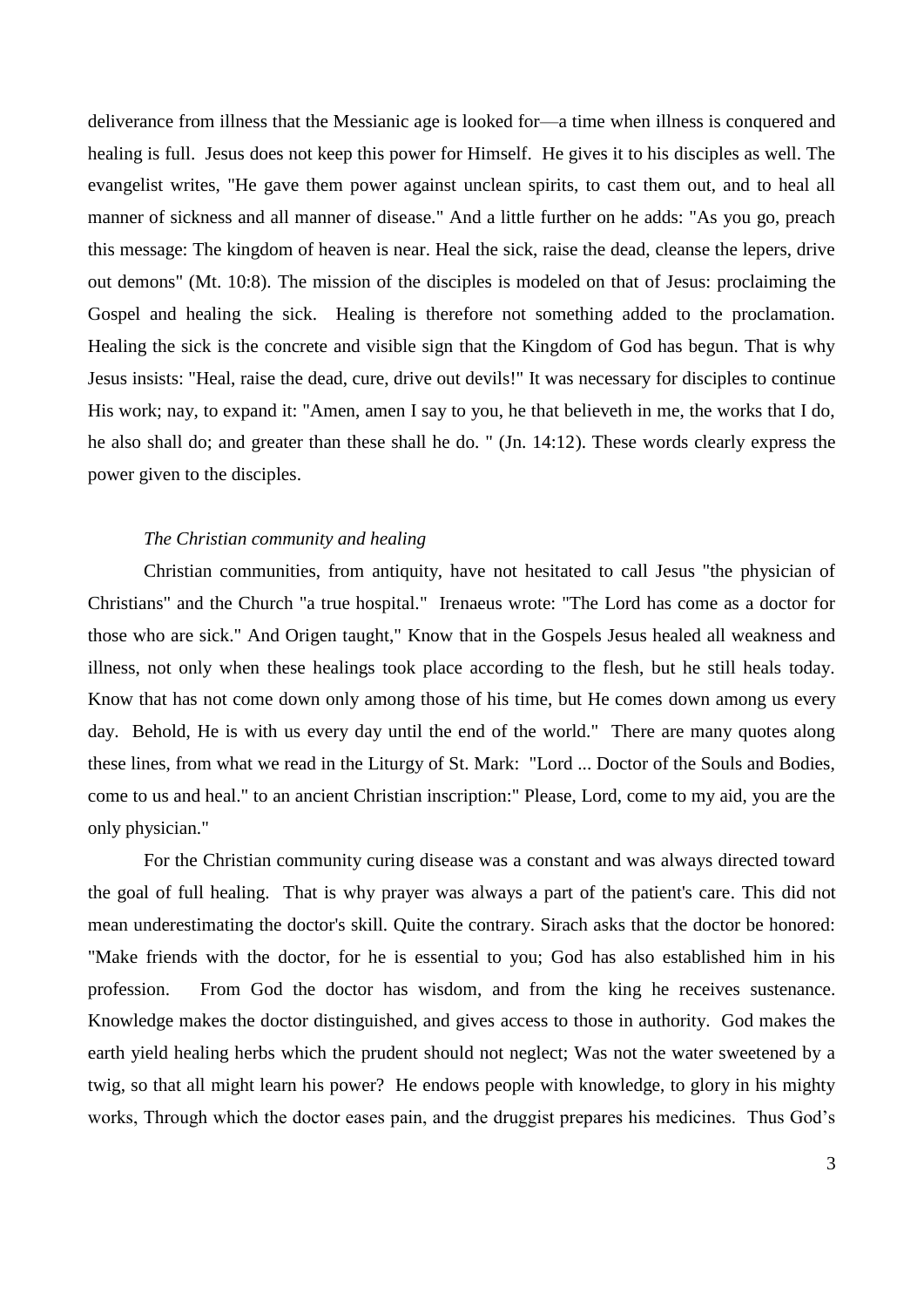work continues without cease in its efficacy on the surface of the earth. My son, when you are ill, do not delay, but pray to God, for it is he who heals. Flee wickedness and purify your hands; cleanse your heart of every sin. Offer your sweet-smelling oblation and memorial, a generous offering according to your means. Then give the doctor his place lest he leave; you need him too, For there are times when recovery is in his hands. He too prays to God that his diagnosis may be correct and his treatment bring about a cure."(Sir 38: 1-14).

The relationship between Church and illness, between the Christian community and healing, between a physician and a patient, is part of Jesus' own mission. Church and Medicine have the same goal: heal the sick. The two terms, "care for" and "heal," can be interchangeable, even though there is a nuance of difference. Healing, in fact, goes beyond care and leads towards the fullness of life in the Kingdom of God. Jesus the healer means He gives health to the sick, but always with a view to the fullness of the Kingdom. For the Christian community, the curing of disease has never lacked this utopian element, but it has a community dimension as well: the whole people is saved. Prayer, which is a recognition of God's otherness, has always been part of the patient's care, without taking anything away from respect for the doctor's skill.

God came to save mankind in its totality. Illness is therefore not a mere biological fact: it becomes a metaphor for life, it shows the radical weakness of life and its need for God as our Savior. Man is "dust"(as the Book of Genesis says), or is a "vessel of clay"(as Paul writes). But God takes care of this dust: not only breathing life into it, but also caring for it, defending it, healing it when it weakens. The condition of a sick person reminds us what we are made of and lets us appreciate our need to rely on others. This is a very important lesson today when culture is devoted to the worship of health at any cost, to the illusion of omnipotence leading to immortality. Cardinal Martini wrote, "Illness is part of life ... It is not an accident, it is rather a revelation of the limited state that is a normal part of the human condition, something that defines me as fragile, weak, uncertain, lacking. It reveals clearly what is hidden in me even when I'm feeling well. And I fear it, because I do not want the truth of my limits, my poverty, to become known."

In this regard, I think it is important today to understand fragility. Usually considered just harmful, the full depth of fragility needs to be discovered. Fragility is certainly a "wound"; it needs listening, kindness, love, companionship. Independence and self-sufficiency are its opposite, so is full health. A society made up of strong and self-sufficient individuals is cruel and inhuman. Instead, people who are aware of their fragility know they need others, they know how to call for help, they know how to pray, they know how to call forth solidarity and reweave the torn fabric of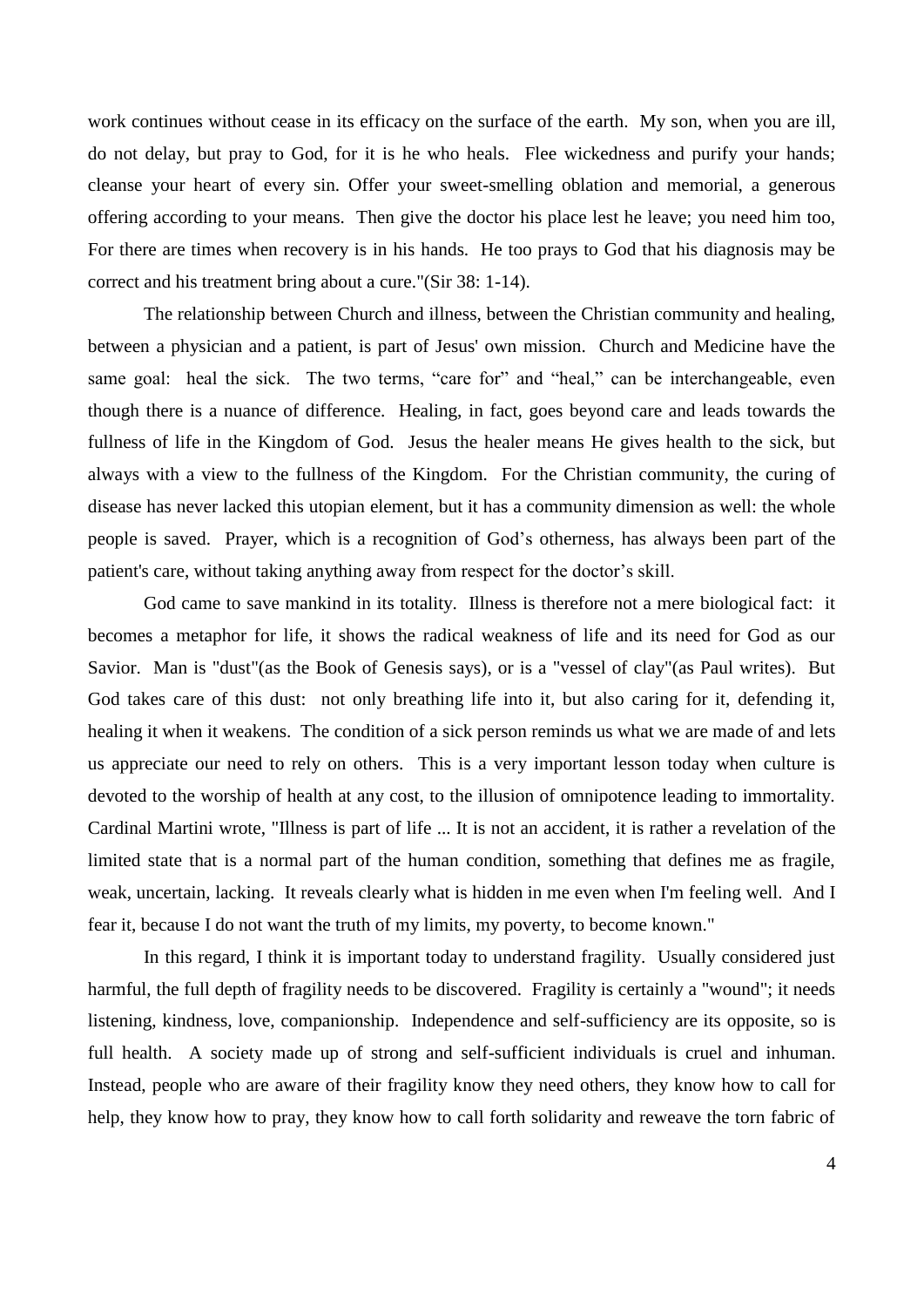relationships. Those who, deceiving themselves, think they are strong are in reality just arrogant, quarrelsome, petty and dictatorial. The Apostle Paul writes: "When I am weak I am strong" (2 Cor. 12:10). The Apostle's weakness shows forth God's power. The fragility of those who are ill helps the healthy realize their own fragility. For a more human society, it is crucial to recognize that fragility is one of the bearing walls of life: it helps us to discover the value of gentleness and mildness, of listening and of attention to others, but also the value of being in communion with the sufferings, the expectations and hopes of others. An extraordinary communion is created between those who care and who are cared for, among those who assist and who are assisted.

Illness means pain and suffering. It is part of the mystery of human existence. We can and must fight both suffering and pain. I hardly think we can eliminate them, but we must always accompany them. That is one of the keys called for by the centrality of care. God himself, who does not protect us from all pain, is always with us in every pain. Loving companionship is the most important care for the sick person. Illness is not just a medical problem. It is a cry for help, for love, because life becomes more intense in the presence of persons who feel hurt and weak. It is important to emphasize the therapeutic power of the physician, and the Christian community, for the sick, especially in a society that, with its social imbalances and its marginalization processes, aggravates the already radical weakness of every person.

## *The doctor: an exalted mission*

It is within this framework that I believe we must place the work of a Christian doctor, and anyone else who deals with the sick. Ethical care does not hinder the carrying out of technical skills or conformity with professional regulations, which are obviously necessary. But it is important to create a deep relationship between the doctor and the patient, which is far more than the one between a technician and an illness. You experience it every day: the sick need not only need medical care, drugs and technology, they also need love, relationship, listening, looking into one another's eyes, and feeling the comfort that compassion offers.

The Gospel asks for the sick to be seen as the privileged part of humanity that benefits from technical-scientific skills, together with love and with commitment to their healing. This attitude is not automatic. It requires a real conversion, a movement of the heart that leads persons to give their love, to give their life, for others; to bond deeply with one who is ill. Too often doctors, nurses, priests, relatives, stand at the bedside of a sick person, content with their own health and out of touch with the suffering of the patient. It's a distance that the sick person perceives. In these